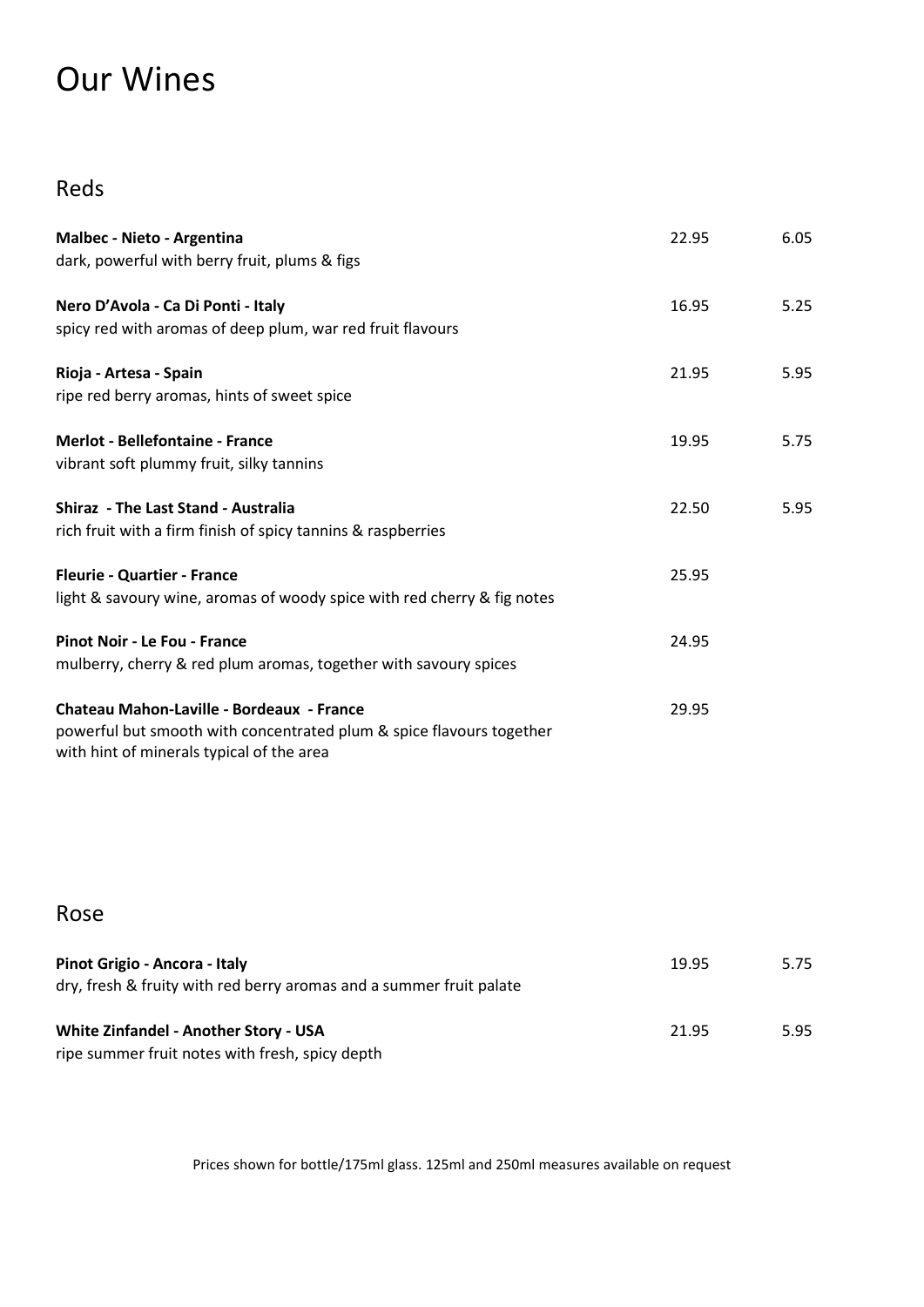## Whites

| Sauvignon Blanc - Sierra Grande - Chile                                                                                         | 21.95 | 5.95  |
|---------------------------------------------------------------------------------------------------------------------------------|-------|-------|
| ripe citrus fruit, packed with lime zest & kiwi                                                                                 |       |       |
| <b>Chardonnay - Listening Station - Australia</b>                                                                               | 21.95 | 5.95  |
| intense grapefruit, lime & hints of spice on the nose, zesty fresh acidity & a clean finish                                     |       |       |
| Pinot Grigio - Mirabello - Italy                                                                                                | 19.95 | 5.75  |
| fresh, crisp & delicate with lightly honeyed fruit                                                                              |       |       |
| Cataratto - Ca di Ponti - Sicily                                                                                                | 16.95 | 5.25  |
| crisp & dry with flavours of peach and green apple skin                                                                         |       |       |
| Sauvignon Blanc - Ribbonwood - New Zealand                                                                                      | 23.95 | 6.25  |
| ripe citrus, gooseberry and herbal flavours. Stoney mineral tones                                                               |       |       |
| Picpoul de Pinet - Baron de Badassierre - France                                                                                | 21.75 | 5.85  |
| ripe melon, vibrant & fresh, underlying minerality                                                                              |       |       |
| <b>Chablis - La Motte - France</b>                                                                                              | 26.95 |       |
| rich & balanced, with mineral fruit and light oak                                                                               |       |       |
| Riesling - Rag & Bone - Australia                                                                                               | 25.95 |       |
| dry, bright & zingy, well rounded & succulently juicy                                                                           |       |       |
| <b>Sancerre - Berry Bros - France</b>                                                                                           | 27.95 |       |
| fresh & well balanced with ripe gooseberry & zesty acidity                                                                      |       |       |
| Fizz                                                                                                                            |       |       |
| Prosecco - Lunetta - Italy                                                                                                      | 23.75 | 4.95* |
| crisp apple & peach flavours, clean, lively finish                                                                              |       |       |
| Rose - Langham - England                                                                                                        | 44.95 |       |
| english summer with aromas of strawberries, raspberries & cherries<br>sweet red fruit flavours, well balanced with fine bubbles |       |       |
| <b>Champagne - Joseph Perrier - France</b>                                                                                      | 49.95 |       |
| stylish & elegant aromas of citrus fruit peel, reinette apples & vineyard peaches                                               |       |       |
| <b>Classic Cuvee - Langham - England</b>                                                                                        | 39.95 |       |
| classic champagne grapes with aromas of peach, greengage & buttered toast                                                       |       |       |
| crunchy green apples & grapefruit flavours with a stream of fine bubbles                                                        |       |       |